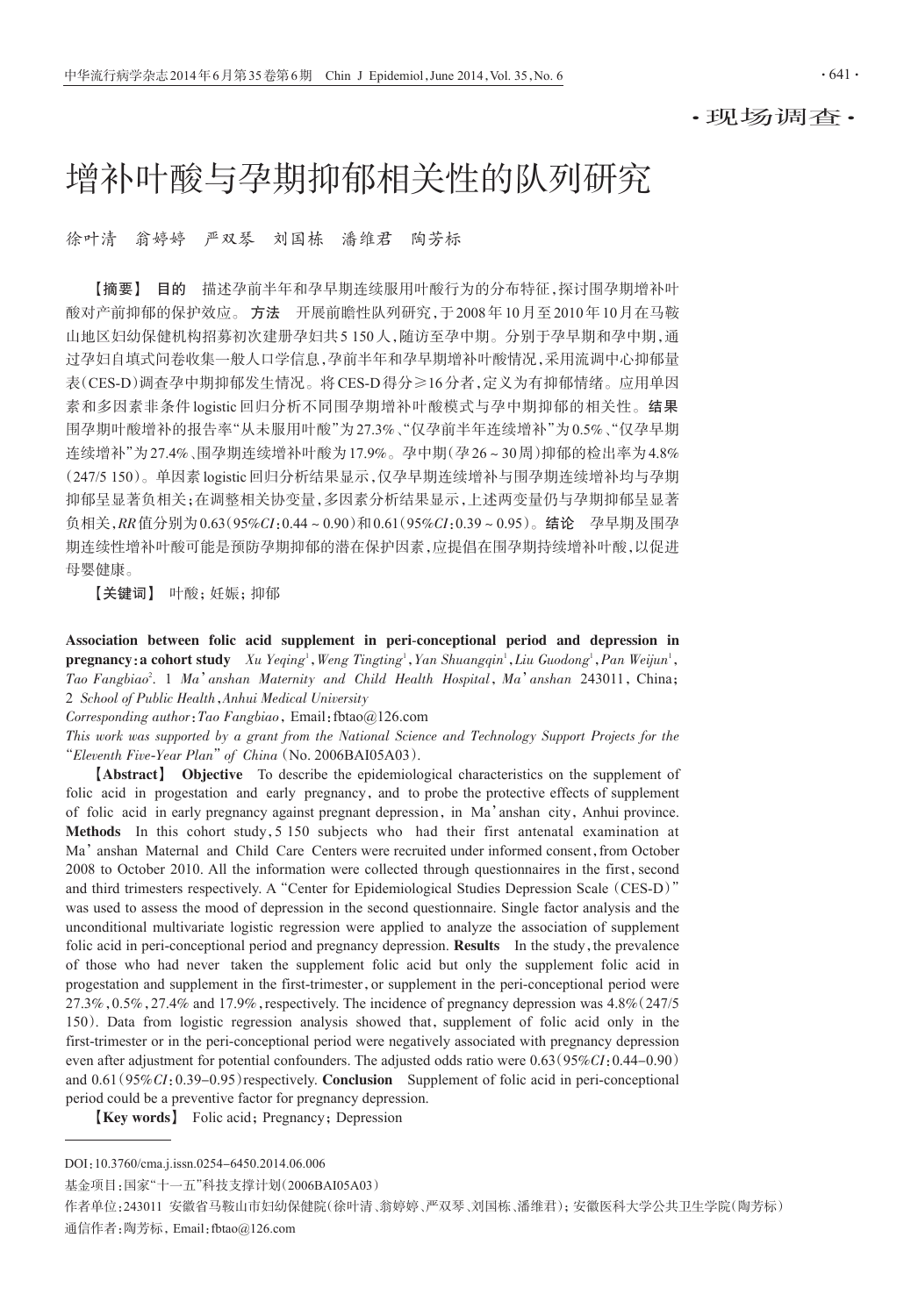孕期抑郁可增加妊娠高血压、子痫以及妊娠糖 尿病等妊娠合并症的发生风险[1]。此外,孕期抑郁 与早产、低出生体重以及宫内发育迟缓等不良妊娠 结局的相关性也受到关注[<sup>2</sup>,3] 。叶酸缺乏与抑郁、认 知功能减退等精神神经症状存在显著正相关[4],通 过营养干预提高叶酸水平也被认为是维持情绪正常 的方法之一[<sup>5</sup>] 。受膳食结构和生活习惯等影响,我 国成年人叶酸缺乏现象较为常见,孕期妇女叶酸不 足问题更为突出[<sup>6</sup>] 。本研究探索围孕期连续性增补 叶酸与孕期抑郁的相关性,提高育龄妇女对围孕期 增补叶酸的认识,提高增补叶酸行为的依从性,促进 母婴身心健康。

### 对象与方法

1. 研究对象:于 2008 年 10 月至 2010 年 10 月 间,在马鞍山市妇幼保健机构招募首次建卡孕妇, 要求为本地区居住>1年且计划在本地区医疗机构 分娩者。获知情同意后,排除短暂居住人口以及患 有精神性疾患或理解表达能力异常者。研究对象 完成孕早期和孕中期的问卷调查者共有 5 150 名, 其中有5名围孕期叶酸增补情况缺失,随访至出生 结局者共5 084名。

2. 方法与指标:受访者分别在孕早期(孕 16 周 前)、孕中期(孕26~30周)和孕晚期(孕36周至分娩 前)在孕检或住院待产过程中填写问卷收集信息。 由保健医生负责回收问卷,如发现问卷有遗漏项,要 求调查者及时补充完整,调查一般人口统计学信息 包括居住地、年龄、文化程度、家庭收入等。主要研 究指标和相关定义:①围孕期连续性增补叶酸:在孕 早期(孕16周前)的问卷调查中,孕妇回答怀孕前的 半年/孕后的前 3 个月服用叶酸行为。Ⅰ.怀孕前半 年和孕早期3个月内均"坚持服用叶酸≥1个月",定 义为"围孕期连续性增补";Ⅱ.仅孕前半年有坚持服 用叶酸>1 个月,且孕早期未增补叶酸,定义为"仅 孕前连续增补";Ⅲ.孕前半年未增补叶酸,且孕早期 连续增补叶酸1个月及以上,定义为"仅孕早期连续 性增补";Ⅳ.孕前半年和孕早期均未增补过叶酸,定 为"未增补叶酸";Ⅴ.除上述情况外增补叶酸情况, 定义为"其他增补方式"。②孕期抑郁:孕中期(孕 26~30周)问卷调查中,孕妇完成CES-D,该量表共 20题,被调查者用0~3级评定最近1周内症状出现 频度。如总分≥16 分,定义为可能存在抑郁情绪 [7] 。③吸烟、饮酒行为:孕早期(孕16周前)的问卷调 查,孕妇分别回答其在怀孕前半年,是否有吸烟或饮

酒行为,如报告有,则分别定义为"怀孕前半年吸烟" 和"怀孕前半年饮酒"。④应激性生活事件:孕早期 (孕16周前)的问卷调查中收集。所使用问卷是根 据杨德森、张亚林编制的生活事件量表(LES)进行 简化改编,选取与孕期生活相关20项条目。评价包 括:孕前和孕早期是否发生该生活事件、自评该事件 对自己精神影响的程度(0=无、1=轻度、2=中度、 3=重度)。将所有条目得分累加后就是该孕妇的应 激性生活事件评分的总分,将总分3分以上组定义 为"应激性生活事件暴露"。⑤既往不良妊娠史:在 孕早期问卷中,既往不良妊娠史包括分为人工流产 史(包括人工流产和药物流产)以及非人工不良孕产 史,后者包括自然流产史、不良产史(妊娠28周后出 现早产、死胎、死产、先天缺陷儿、不明原因的新生儿 死亡、阴道难产史)、宫外孕、葡萄胎等。如未发生, 计为"0"分,发生1次,计为"1"分,根据总分将其分 类为"0"次、"1"次和"≥2 次"。⑥孕早期增补其他 营养素:在孕早期问卷调查中,孕妇分别回答在孕早 期3个月内是否增补复合维生素、复合微量元素、钙 剂以及铁剂。如报告有"经常服用"以上任何一类营 养素,则定义为孕妇有"孕早期连续补充其他营养 素"行为;若报告均无连续服用(句括从不和偶尔)上 述其他营养素,定义为无此行为。

3. 统计学分析:采用SPSS 13.0软件进行分析。 运用χ<sup>2</sup>检验对围孕期增补叶酸行为的一般人口统计 学特征分布差异进行分析。单因素 logistic 回归分 析,计算孕期抑郁影响因素的RR值,再进行多因素 logistic 回归分析,控制相关混杂因素,计算调整后 RR值。以P<0.05为差异有统计学意义。

#### 结 果

1. 围孕期连续服用叶酸行为情况:围孕期从未 服用叶酸为27.3%(1 406/5 145),仅孕前半年连续增 补叶酸为 0.5%(27/5 145),仅孕早期增补叶酸为 27.4 %(1 411/5 145),围孕期连续增补叶酸为17.9% (922/5 145)。不同人口学特征的孕妇围孕期服用叶 酸行为情况见表1。不同居住地、母亲年龄、母亲文 化程度、家庭人均月收入、孕前半年吸烟及饮酒者, 其孕期增补叶酸的行为差异有统计学意义。

2. 孕期抑郁的影响因素:孕期抑郁检出率为 4.8%(247/5 150)。孕期抑郁为因变量,自变量包括 研究变量(围孕期增补叶酸行为)和协变量(现居地、 母亲年龄、母亲文化程度、家庭人均月收入、既往不 良孕产史、应激性生活事件暴露、孕前吸烟及饮酒行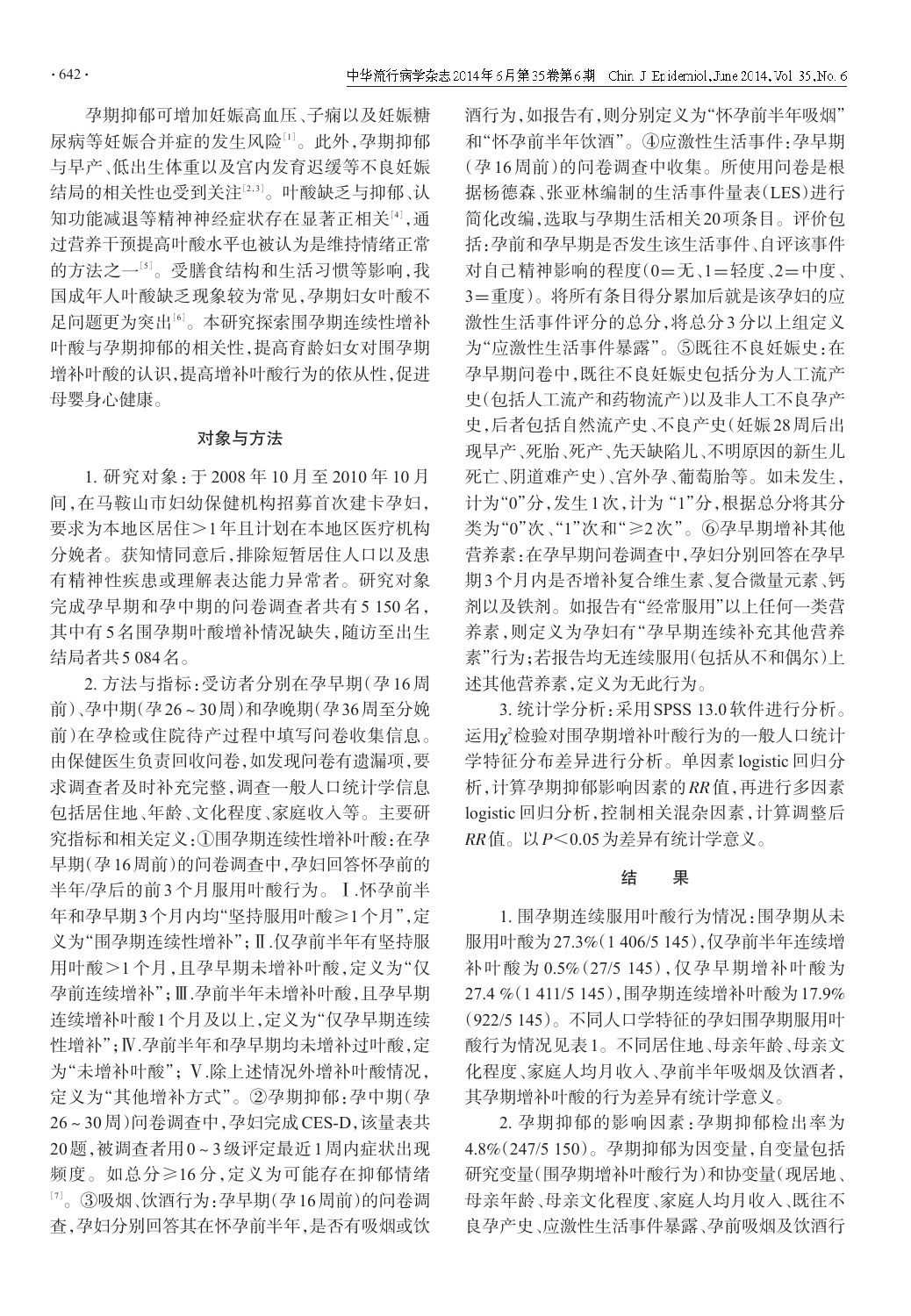表1 不同人口学特征者围孕期增补叶酸行为情况

| 量<br>变         | 调查      | 叶酸增补       |         |                                         |                       |           |                     |
|----------------|---------|------------|---------|-----------------------------------------|-----------------------|-----------|---------------------|
|                | 人数      | 从未         | 仅孕前     | 仅孕早期                                    | 围孕期                   | 其他        | $\chi^2$ 值          |
| 现居地            |         |            |         |                                         |                       |           | $130.52^{\circ}$    |
| 农村             | 359     | 161(44.8)  | 2(0.6)  | 76(21.2)                                | 31(8.6)               | 89(24.8)  |                     |
| 郊区             | 482     | 195(40.5)  | 4(0.8)  | 114(23.7)                               | 56(11.6)              | 113(23.4) |                     |
| 市区             | 4 3 0 7 |            |         | $1\,050(24.4)$ $21(0.5)$ $1\,221(28.4)$ | 835(19.4) 1 177(27.3) |           |                     |
| 母亲年龄(岁)        |         |            |         |                                         |                       |           | $250.86^{\circ}$    |
| $\leq 24$      | 501     | 270(53.9)  | 3(0.6)  | 105(21.0)                               | 30(6.0)               | 93(18.6)  |                     |
| $25 -$         | 3 9 9 5 | 940(23.5)  |         | 20(0.5) 1 142(28.6)                     | 773(19.3) 1 120(28.0) |           |                     |
| $30 -$         | 466     | 116(24.9)  | 2(0.4)  | 120(25.8)                               | 93(20.0)              | 135(29.0) |                     |
| $\geqslant$ 35 | 183     | 80(43.7)   | 2(1.1)  | 44(24.0)                                | 26(14.2)              | 31(16.9)  |                     |
| 母亲文化程度         |         |            |         |                                         |                       |           | 660.71 <sup>a</sup> |
| 初中及以下          | 1 3 8 0 | 667(48.3)  | 7(0.5)  | 288(20.9)                               | 108(7.8)              | 310(22.5) |                     |
| 高中             | 1415    | 422(29.8)  | 6(0.4)  | 416(29.4)                               | 201(14.2)             | 370(26.1) |                     |
| 大专             | 1 2 9 4 | 215(16.6)  | 8(0.6)  | 400(30.9)                               | 278(21.5)             | 393(30.4) |                     |
| 本科及以上          | 1 0 5 6 | 102(9.7)   | 6(0.6)  | 307(29.1)                               | 335(31.7)             | 306(29.0) |                     |
| 家庭人均月收入(元)     |         |            |         |                                         |                       |           | $197.14^{\circ}$    |
| $<$ 1000       | 630     | 277(44.0)  | 3(0.5)  | 149(23.7)                               | 61(9.7)               | 140(22.2) |                     |
| $1000 \sim$    | 2 3 6 6 | 689(29.1)  | 19(0.8) | 670(28.3)                               | 361(15.3)             | 627(26.5) |                     |
| $2000 -$       | 1754    | 375(21.4)  | 4(0.2)  | 488(27.8)                               | 392(22.3)             | 495(28.2) |                     |
| >4000          | 395     | 65(16.5)   | 1(0.3)  | 104(26.3)                               | 108(27.3)             | 117(29.6) |                     |
| 孕前半年吸烟         |         |            |         |                                         |                       |           | $28.05^{\circ}$     |
| 无              | 4 9 4 2 | 1330(26.9) |         | 27(0.5) 1 355(27.4)                     | 911(18.4) 1 319(26.7) |           |                     |
| 有              | 203     | 76(37.4)   | 0(0)    | 56(27.6)                                | 11(5.4)               | 60(29.6)  |                     |
| 孕前半年饮酒         |         |            |         |                                         |                       |           | $15.85^{a}$         |
| 无              | 4914    | 1332(27.1) |         | 26(0.5) 1 341(27.3)                     | 903(18.4) 1 312(26.7) |           |                     |
| 有              | 231     | 74(32.0)   | 1(0.4)  | 70(30.3)                                | 19(8.2)               | 67(29.0)  |                     |

注: 括号外数据为人数, 括号内数据为构成比 $(w_0)$ ;  ${}^{\alpha}P$ <0.05

为),分别进行单因素 logistic 回归分析,结果显示, 母亲文化程度高、家庭人均月收入水平高均与孕期 抑郁呈负相关;孕前半年饮酒/吸烟、有既往不良孕 产史以及应激生活事件暴露均与孕期抑郁呈正相 关(表2)。

3. 围孕期增补叶酸与孕期抑郁:以围孕期从未 增补叶酸组为对照,"仅孕早期连续性增补"与"围 孕期连续性增补"均与孕期抑郁呈负相关,RR值分 别为 0.66(0.47~0.94)和 0.51(0.33~0.79)。现居 地、母亲年龄、孕早期连续增补其他营养素对孕期 抑郁无明显影响。将围孕期增补叶酸行为与上述 协变量(母亲年龄、母亲文化程度、家庭人均月收 入、既往不良孕产史、应激性生活事件暴露、孕前吸 烟及饮酒行为、孕早期连续增补其他营养素),采用 Forward LR 法引入,进行多因素 logistic 回归分析, 计算调整后RR值,应激生活事件暴露、孕前半年吸 烟以及围孕期增补叶酸对孕期抑郁有统计学意义 (表 3)。与从未增补叶酸组比较,仅孕早期连续增 补与围孕期连续增补与孕期抑郁呈负相关,调整RR 值分别为 0.63 (95%CI: 0.44~0.90)和 0.61 (95%CI: 0.39~0.95),见表3。

## 讨 论

研究结果显示孕妇孕早期和围 孕期连续性增补叶酸均与孕期抑郁 的发生呈负相关。本研究在国内首 次提出围孕期小剂量、连续性增补 叶酸行为对孕妇心理健康的促进作 用。叶酸对神经系统疾病障碍的研 究已广泛论证<sup>[8]</sup>,日本的一项营养 流行病学研究,在21~67岁受访者 中其体内血清叶酸水平低与抑郁情 绪的发生显著相关<sup>[9]</sup>。Bodnar 和 Wisner[10]指出通过营养干预提高叶 酸以及不饱和脂肪酸等摄入水平, 是促进育龄期妇女心理健康最经 济、安全且易被接受的方法,但对于 孕妇群体增补叶酸对孕期心理影响 的研究仍较少。Lewis等[11]研究结 果指出,孕18和32周增补叶酸对孕 期(18~32 周)抑郁无明显保护效 应,但怀孕32周增补叶酸对产后21 个月内抑郁的发生有保护作用,因 此孕期低叶酸水平可能不是孕期抑

郁的危险因素,而与分娩后的抑郁相关。本研究不 仅关注叶酸与孕妇心理健康,更强调连续服用的重 要性,这样才能保证体内的叶酸浓度达到一定水平 而发挥生物学作用。值得注意的是,本研究中叶酸 增补是行为学调查,并未检测孕妇体内的叶酸水平, 因此,围孕期增补叶酸行为与孕期抑郁的相关性可 能既包括叶酸的生物学效应也包括增补叶酸行为所 代表的积极心态,仍需进一步研究。

本研究中孕期抑郁发生率为4.8%,与其他研究 相比较低,美国妊娠妇女中抑郁的发生率约为 8.3%~12.7%[3],Lau等[12]在我国成都调查孕期较严 重抑郁症状的发生率为7.8%,抑郁情绪的发生率约 为 35.9%。抑郁发生率较低的原因可能包括:孕周 不同,与孕早期比较,中期和晚期抑郁的发生率较 高,约从7.4%上升至12.8%;抑郁筛查工具不同,本 研究抑郁筛查工具是CES-D量表,该量表设计初衷 是一般人群,对孕妇群体筛查的灵敏度可能较低;此 外,本研究对象以居住在城市地区居多,这种人口分 布不均衡性也可能影响抑郁的检出率。

孕期抑郁受多种因素影响。既往研究发现,妊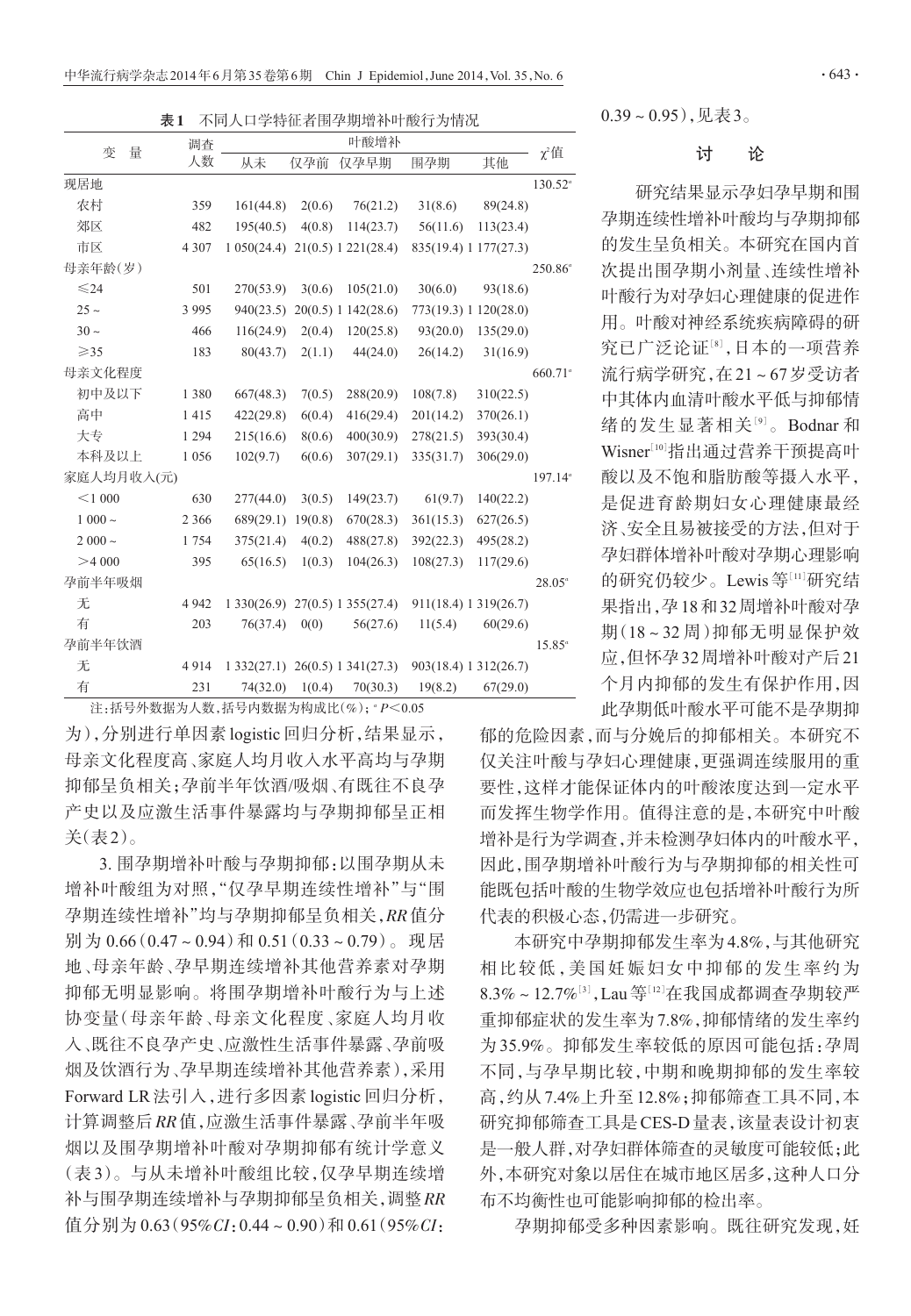表2 孕期抑郁影响因素的单因素logistic回归分析

|                     | 孕期抑郁 |               |                                  |       |
|---------------------|------|---------------|----------------------------------|-------|
| 变<br>量              | 例数   | 百分比<br>$(\%)$ | $RR$ 值(95% $CI$ )                | Р值    |
| 现居地                 |      |               |                                  |       |
| 农村"                 | 16   | 4.5           |                                  |       |
| 郊区                  | 26   | 5.4           | $1.22(0.65 \sim 2.31)$           | 0.54  |
| 市区                  | 205  | 4.8           | $1.07(0.64 \sim 1.80)$           | 0.80  |
| 母亲年龄(岁)             |      |               |                                  |       |
| $\leq 24^{\circ}$   | 30   | 6.0           |                                  |       |
| $25 -$              | 183  | 4.6           | $0.76(0.51 \sim 1.13)$           | 0.17  |
| $30 \sim$           | 24   | 5.1           | $0.85(0.49 \sim 1.48)$           | 0.58  |
| $\geqslant$ 35      | 10   | 5.5           | $0.91(0.44 \sim 1.90)$           | 0.81  |
| 母亲文化程度              |      |               |                                  |       |
| 初中及以下 <sup>。</sup>  | 89   | 6.4           |                                  |       |
| 高中                  | 65   | 4.6           | $0.70(0.50 \sim 0.97)$           | 0.03  |
| 大专                  | 52   | 4.0           | $0.61(0.43 \sim 0.87)$           | 0.01  |
| 本科及以上               | 41   | 3.9           | $0.59(0.40 \sim 0.86)$           | 0.01  |
| 家庭人均月收入(元)          |      |               |                                  |       |
| $\leq 1000^{\circ}$ | 44   | 7.0           |                                  |       |
| $1000 -$            | 126  | 5.3           | $0.75(0.53 \sim 1.07)$           | 0.110 |
| $2000 -$            | 66   | 3.8           | $0.52(0.35 \sim 0.77)$           | 0.001 |
| >4000               | 11   | 2.8           | $0.38(0.20 \sim 0.75)$           | 0.005 |
| 孕前半年吸烟              |      |               |                                  |       |
| 无"                  | 222  | 4.5           |                                  |       |
| 有                   | 25   | 12.3          | $3.00(1.93 \sim 4.64) \le 0.01$  |       |
| 孕前半年饮酒              |      |               |                                  |       |
| 无"                  | 225  | 4.6           |                                  |       |
| 有                   | 22   | 9.5           | $2.20(1.39 \sim 3.48) \le 0.01$  |       |
| 既往不良孕产史(次)          |      |               |                                  |       |
| $0^a$               | 103  | 3.9           |                                  |       |
| 1                   | 85   | 5.7           | $1.47(1.09 \sim 1.98)$           | 0.01  |
| $\geqslant$         | 59   | 5.8           | $1.51(1.09 \sim 2.10)$           | 0.01  |
| 应激性生活事件暴露           |      |               |                                  |       |
| 无"                  | 142  | 3.2           |                                  |       |
| 有                   | 105  | 16.3          | $5.99(4.58 \sim 7.82) \leq 0.01$ |       |
| 孕早期连续补充其他营养素        |      |               |                                  |       |
| 无"                  | 223  | 4.9           |                                  |       |
| 有                   | 24   | 4.1           | $0.83(0.54 \sim 1.28)$           | 0.83  |
| 围孕期增补叶酸             |      |               |                                  |       |
| 从未"                 | 84   | 6.0           |                                  |       |
| 仅孕前半年连续             | 3    | 11.1          | $1.97(0.58 \sim 6.67)$           | 0.28  |
| 仅孕早期连续              | 57   | 4.0           | $0.66(0.47 \sim 0.94)$           | 0.02  |
| 围孕期连续               | 29   | 3.1           | $0.51(0.33 \sim 0.79) \le 0.01$  |       |
| 其他                  | 73   | 5.3           | $0.88(0.64 \sim 1.22)$           | 0.44  |
| 注: 为参照组             |      |               |                                  |       |

娠年龄较大或较小、家庭社会经济地位较低、妊娠并 发症、高危妊娠以及社会支持不良等因素均是产前 抑郁的影响因素[<sup>13</sup>] 。本研究中也发现孕妇文化程 度、家庭收入、既往不良孕产史、应激性生活事件暴 露、孕前吸烟及饮酒行为等均与孕期抑郁显著相关, 与国内其他研究结果一致[<sup>12</sup>] 。包括高危妊娠等妊娠

表3 围孕期增补叶酸与孕期抑郁的 多因素 logistic 回归分析<sup>。</sup>

| 量<br>变    | β值           | $S_{\overline{x}}$ | Wald<br>$\chi^2$ 值 | <i>RR</i> 值(95%CI)                               | Р值   |
|-----------|--------------|--------------------|--------------------|--------------------------------------------------|------|
| 应激性生活事件暴露 |              |                    |                    |                                                  |      |
| 无*        |              |                    |                    |                                                  |      |
| 有         |              |                    |                    | 1.80 0.14 1 608.26 $6.02(4.61 \sim 7.88)$ < 0.01 |      |
| 孕前半年吸烟    |              |                    |                    |                                                  |      |
| 无*        |              |                    |                    |                                                  |      |
| 有         | 0.84         | 0.24               |                    | $12.87$ $2.33(1.47 \sim 3.69)$ < 0.01            |      |
| 围孕期增补叶酸   |              |                    |                    |                                                  |      |
| 从未"       |              |                    |                    |                                                  |      |
| 仅孕前连续     | 0.94         | 0.64               |                    | $2.17$ $2.57(0.73 \sim 9.01)$                    | 0.14 |
| 仅孕早期连续    | $-0.46$ 0.18 |                    |                    | 6.53 $0.63(0.44 \approx 0.90)$                   | 0.01 |
| 围孕期连续     | $-0.50$      | 0.22               |                    | 4.89 $0.61(0.39 \approx 0.95)$                   | 0.03 |
| 其他        | $-0.15$      | 0.17               |                    | $0.76$ $0.86(0.62 \sim 1.20)$                    | 0.38 |

注:"调整因素包括:孕妇年龄、文化程度、家庭经济收入、既往 不良妊娠史、应激性生活事件暴露、孕前饮酒和孕前吸烟、孕早期连 续补充其他营养素; '为参照组

相关疾病也是发生孕期抑郁的危险因素[<sup>14</sup>] ,本研究 除增补叶酸外,还调查了包括复合维生素、复合微 量元素以及钙剂的增补,上述行为指标也是反映孕 妇积极妊娠的态度,但在此次研究中差异无统计学 意义。

目前针对叶酸与情绪障碍的研究较多,但孕妇 常作为特殊群体被排除在外。现有结论多来自于文 献综述。Leung和Kaplan<sup>[15]</sup>在综述围产期抑郁与营 养相关中指出,孕妇易发生叶酸、ω-3脂肪酸、锌、维 生素D等营养素摄入不足,并且这种缺乏可持续整 个妊娠期,增加罹患抑郁等情绪障碍的风险。虽然 本研究结果提示围孕期连续增补叶酸可能减少孕期 抑郁的发生,但仍需临床随机试验进行进一步证实。

本研究存在不足。围孕期增补叶酸是行为学指 标,并未对孕前和孕早期孕妇血清叶酸水平进行测 量,而孕妇体内的叶酸水平受季节、日常饮食习惯等 因素影响较大,仍需进一步开展实验室研究验证叶 酸对孕期抑郁的生物学效应。此外,为减少混杂偏 倚,本研究调整了年龄、文化程度、家庭收入、既往不 良孕产史、应激性生活事件暴露、孕前吸烟/饮酒行 为以及孕早期增补其他营养素等因素,但仍有部分 混杂因素未被考虑,如孕前和孕期的患病及服用药 物情况等。

目前,孕期抑郁已成为较常见的妊娠期并发症, 且治疗效果并不理想。因此,积极探索孕期抑郁可 能的保护因素,减少孕期抑郁的发生有重要现实意 义。本研究提示应鼓励育龄期妇女孕前和孕期摄入 足够的叶酸,促进母婴身心健康。